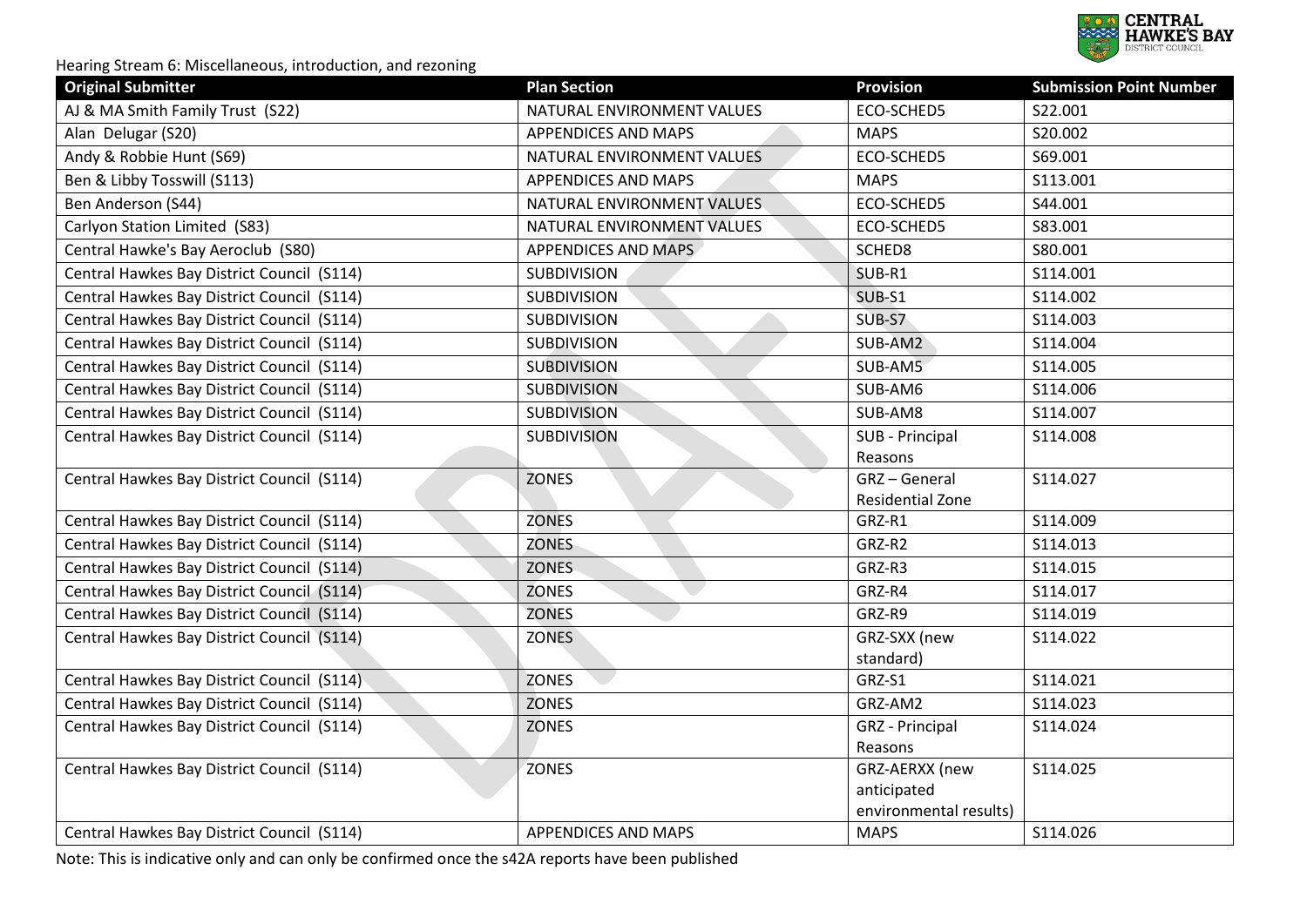

| <b>Original Submitter</b>                                   | <b>Plan Section</b>            | <b>Provision</b>                                                                                  | <b>Submission Point Number</b> |
|-------------------------------------------------------------|--------------------------------|---------------------------------------------------------------------------------------------------|--------------------------------|
| Centralines Limited (S90)                                   | General                        | [General]                                                                                         | S90.053                        |
| Centralines Limited (S90)                                   | <b>INTERPRETATION</b>          | <b>BUILDING (Definition)</b>                                                                      | S90.001                        |
| Centralines Limited (S90)                                   | <b>ZONES</b>                   | [General]                                                                                         | S90.052                        |
| Centralines Limited (S90)                                   | APPENDICES AND MAPS            | <b>MAPS</b>                                                                                       | S90.051                        |
| Chorus New Zealand Limited (S117)                           | HOW THE PLAN WORKS             | <b>Statutory Context</b>                                                                          | S117.001                       |
| Chorus New Zealand Limited (S117)                           | HOW THE PLAN WORKS             | General Approach                                                                                  | S117.002                       |
| Chorus New Zealand Limited (S117)                           | <b>INTERPRETATION</b>          | <b>HEIGHT</b> (Definition)                                                                        | S117.007                       |
| Chorus New Zealand Limited (S117)                           | <b>INTERPRETATION</b>          | <b>SERVICE (Definition)</b>                                                                       | S117.018                       |
| Chorus New Zealand Limited (S117)                           | <b>INTERPRETATION</b>          | <b>STRUCTURE</b><br>(Definition)                                                                  | S117.020                       |
| Chorus New Zealand Limited (S117)                           | NATIONAL DIRECTION INSTRUMENTS | National<br>Environmental<br>Standards                                                            | S117.024                       |
| Claire Bradley (S47)                                        | NATURAL ENVIRONMENT VALUES     | ECO-SCHED5                                                                                        | S47.001                        |
| Claire Murphy (S63)                                         | NATURAL ENVIRONMENT VALUES     | ECO-SCHED5                                                                                        | S63.001                        |
| Curt & Tricia Zant (S99)                                    | NATURAL ENVIRONMENT VALUES     | ECO-SCHED5                                                                                        | S99.001                        |
| David Bishop (S54)                                          | <b>ZONES</b>                   | GRZ-General<br>Residential Zone                                                                   | S54.003                        |
| David Severinsen (S133)                                     | <b>APPENDICES AND MAPS</b>     | <b>MAPS</b>                                                                                       | S133.001                       |
| David Tilyard (S10)                                         | <b>APPENDICES AND MAPS</b>     | <b>MAPS</b>                                                                                       | S10.001                        |
| Department of Conservation (S64)                            | NATIONAL DIRECTION INSTRUMENTS | <b>National Policy</b><br><b>Statements and New</b><br><b>Zealand Coastal Policy</b><br>Statement | S64.001                        |
| Ernslaw One Limited (S132)                                  | APPENDICES AND MAPS            | <b>MAPS</b>                                                                                       | S132.006                       |
| Evan & Linda Potter (S65)                                   | NATURAL ENVIRONMENT VALUES     | ECO-SCHED5                                                                                        | S65.001                        |
| Federated Farmers of New Zealand (S121)                     | <b>INTERPRETATION</b>          | <b>GAS TRANSMISSION</b><br><b>NETWORK (Definition)</b>                                            | S121.235                       |
| Francis Holdings Ltd (S14)                                  | <b>ZONES</b>                   | [General]                                                                                         | S14.002                        |
| Francis Holdings Ltd (S14)                                  | <b>APPENDICES AND MAPS</b>     | <b>MAPS</b>                                                                                       | S14.001                        |
| GH Williams Trust (S72)                                     | NATURAL ENVIRONMENT VALUES     | ECO-SCHED5                                                                                        | S72.001                        |
| GH Williams Trust (S72)                                     | NATURAL ENVIRONMENT VALUES     | ECO-SCHED5                                                                                        | S72.002                        |
| GR Smith Children's Trust & DG Smith Tournaham Trust (S100) | <b>APPENDICES AND MAPS</b>     | <b>MAPS</b>                                                                                       | S100.001                       |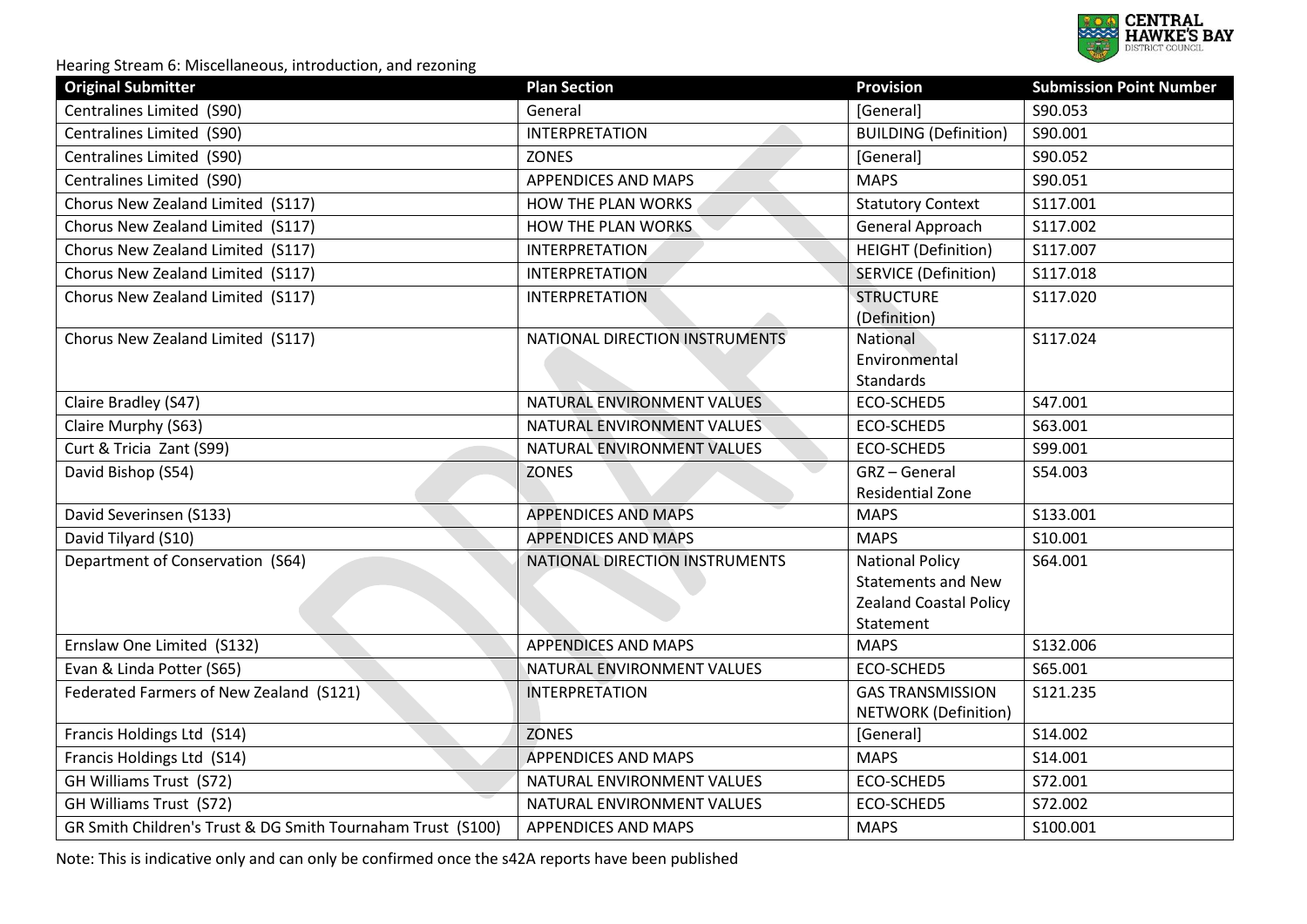

| <b>Original Submitter</b>                                                       | <b>Plan Section</b>        | <b>Provision</b>                            | <b>Submission Point Number</b> |
|---------------------------------------------------------------------------------|----------------------------|---------------------------------------------|--------------------------------|
| Hadley Boyle (S9)                                                               | NATURAL ENVIRONMENT VALUES | ECO-SCHED5                                  | S9.001                         |
| Hatuma Lime Co Ltd (S98)                                                        | <b>APPENDICES AND MAPS</b> | <b>MAPS</b>                                 | S98.001                        |
| Heretaunga Tamatea Settlement Trust (S120)                                      | APPENDICES AND MAPS        | <b>MAPS</b>                                 | S120.002                       |
| Heretaunga Tamatea Settlement Trust (S120)                                      | <b>APPENDICES AND MAPS</b> | <b>MAPS</b>                                 | S120.005                       |
| Heretaunga Tamatea Settlement Trust (S120)                                      | <b>APPENDICES AND MAPS</b> | <b>MAPS</b>                                 | S120.004                       |
| Heretaunga Tamatea Settlement Trust (S120)                                      | <b>APPENDICES AND MAPS</b> | <b>MAPS</b>                                 | S120.003                       |
| Heretaunga Tamatea Settlement Trust (S120)                                      | APPENDICES AND MAPS        | <b>MAPS</b>                                 | S120.001                       |
| Heretaunga Tamatea Settlement Trust (S120)                                      | <b>INTERPRETATION</b>      | <b>COMMUNITY FACILITY</b><br>(Definition)   | S120.007                       |
| Horticulture New Zealand (S81)                                                  | <b>INTERPRETATION</b>      | <b>DAY CARE FACILITY</b><br>(Definition)    | S81.012                        |
| Horticulture New Zealand (S81)                                                  | <b>INTERPRETATION</b>      | <b>HEALTH CARE FACILITY</b><br>(Definition) | S81.016                        |
| House Movers Section of the New Zealand Heavy Haulage<br>Association Inc (S106) | <b>INTERPRETATION</b>      | RELOCATED BUILDING<br>(Definition)          | S106.041                       |
| House Movers Section of the New Zealand Heavy Haulage<br>Association Inc (S106) | <b>ZONES</b>               | LLRZ-R8                                     | S106.001                       |
| House Movers Section of the New Zealand Heavy Haulage<br>Association Inc (S106) | <b>ZONES</b>               | LLRZ-S15                                    | S106.002                       |
| House Movers Section of the New Zealand Heavy Haulage<br>Association Inc (S106) | <b>ZONES</b>               | LLRZ-S15                                    | S106.005                       |
| House Movers Section of the New Zealand Heavy Haulage<br>Association Inc (S106) | <b>ZONES</b>               | <b>LLRZ-S15</b>                             | S106.004                       |
| House Movers Section of the New Zealand Heavy Haulage<br>Association Inc (S106) | <b>ZONES</b>               | LLRZ-S15                                    | S106.003                       |
| House Movers Section of the New Zealand Heavy Haulage<br>Association Inc (S106) | ZONES                      | GRZ-R9                                      | S106.006                       |
| House Movers Section of the New Zealand Heavy Haulage<br>Association Inc (S106) | <b>ZONES</b>               | <b>GRZ-S15</b>                              | S106.010                       |
| House Movers Section of the New Zealand Heavy Haulage<br>Association Inc (S106) | <b>ZONES</b>               | <b>GRZ-S15</b>                              | S106.009                       |
| House Movers Section of the New Zealand Heavy Haulage<br>Association Inc (S106) | <b>ZONES</b>               | <b>GRZ-S15</b>                              | S106.008                       |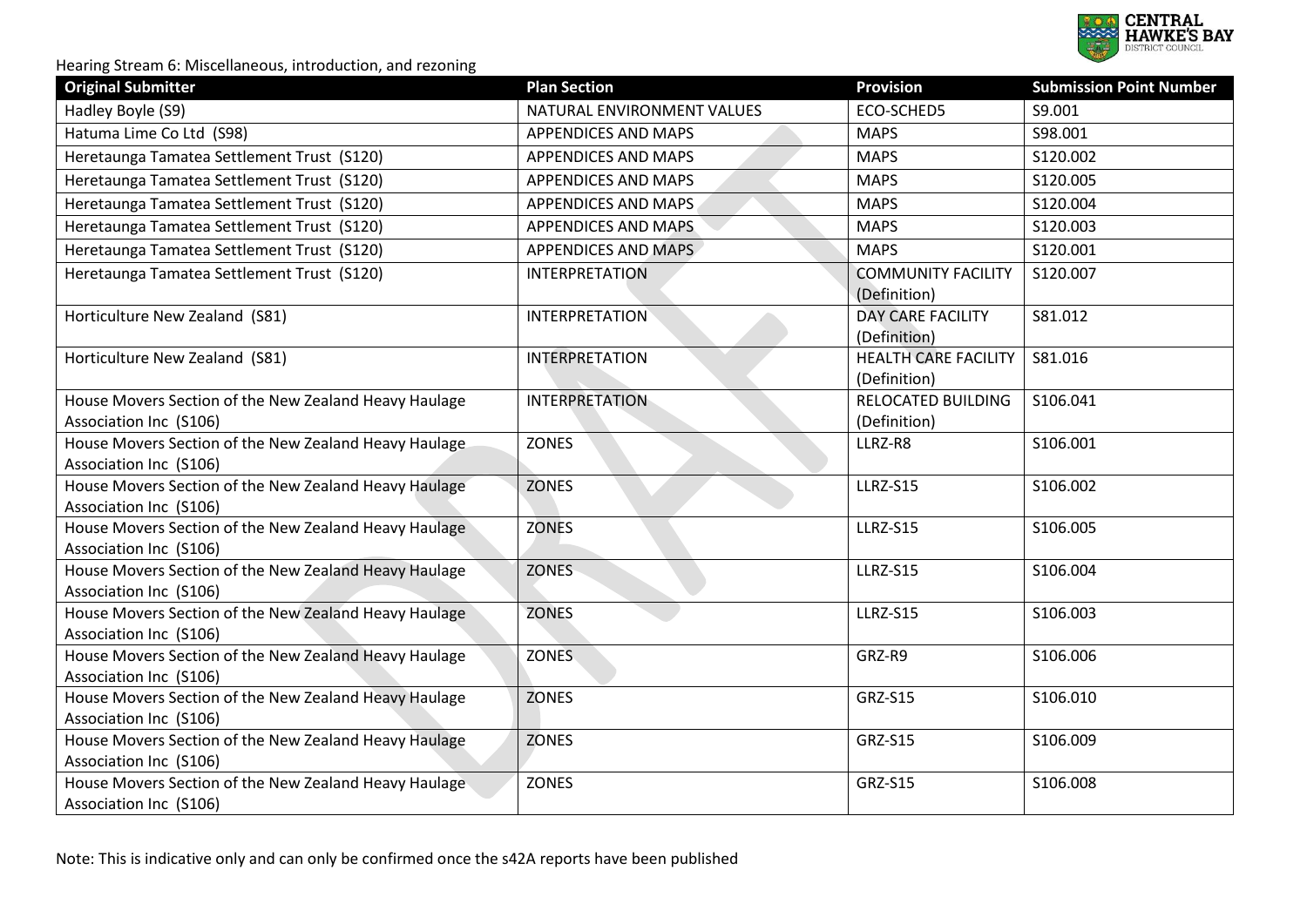

| <b>Original Submitter</b>                             | <b>Plan Section</b> | <b>Provision</b> | <b>Submission Point Number</b> |
|-------------------------------------------------------|---------------------|------------------|--------------------------------|
| House Movers Section of the New Zealand Heavy Haulage | ZONES               | <b>GRZ-S15</b>   | S106.007                       |
| Association Inc (S106)                                |                     |                  |                                |
| House Movers Section of the New Zealand Heavy Haulage | ZONES               | GRUZ-R13         | S106.011                       |
| Association Inc (S106)                                |                     |                  |                                |
| House Movers Section of the New Zealand Heavy Haulage | <b>ZONES</b>        | GRUZ-S14         | S106.015                       |
| Association Inc (S106)                                |                     |                  |                                |
| House Movers Section of the New Zealand Heavy Haulage | ZONES               | GRUZ-S14         | S106.014                       |
| Association Inc (S106)                                |                     |                  |                                |
| House Movers Section of the New Zealand Heavy Haulage | ZONES               | GRUZ-S14         | S106.013                       |
| Association Inc (S106)                                |                     |                  |                                |
| House Movers Section of the New Zealand Heavy Haulage | ZONES               | GRUZ-S14         | S106.012                       |
| Association Inc (S106)                                |                     |                  |                                |
| House Movers Section of the New Zealand Heavy Haulage | <b>ZONES</b>        | RPROZ-R13        | S106.021                       |
| Association Inc (S106)                                |                     |                  |                                |
| House Movers Section of the New Zealand Heavy Haulage | <b>ZONES</b>        | RPROZ-S16        | S106.023                       |
| Association Inc (S106)                                |                     |                  |                                |
| House Movers Section of the New Zealand Heavy Haulage | <b>ZONES</b>        | RPROZ-S16        | S106.022                       |
| Association Inc (S106)                                |                     |                  |                                |
| House Movers Section of the New Zealand Heavy Haulage | <b>ZONES</b>        | RPROZ-S16        | S106.025                       |
| Association Inc (S106)                                |                     |                  |                                |
| House Movers Section of the New Zealand Heavy Haulage | <b>ZONES</b>        | RPROZ-S16        | S106.024                       |
| Association Inc (S106)                                |                     |                  |                                |
| House Movers Section of the New Zealand Heavy Haulage | <b>ZONES</b>        | RLZ-R9           | S106.016                       |
| Association Inc (S106)                                |                     |                  |                                |
| House Movers Section of the New Zealand Heavy Haulage | <b>ZONES</b>        | <b>RLZ-S15</b>   | S106.019                       |
| Association Inc (S106)                                |                     |                  |                                |
| House Movers Section of the New Zealand Heavy Haulage | <b>ZONES</b>        | <b>RLZ-S15</b>   | S106.020                       |
| Association Inc (S106)                                |                     |                  |                                |
| House Movers Section of the New Zealand Heavy Haulage | <b>ZONES</b>        | <b>RLZ-S15</b>   | S106.017                       |
| Association Inc (S106)                                |                     |                  |                                |
| House Movers Section of the New Zealand Heavy Haulage | <b>ZONES</b>        | <b>RLZ-S15</b>   | S106.018                       |
| Association Inc (S106)                                |                     |                  |                                |
| House Movers Section of the New Zealand Heavy Haulage | <b>ZONES</b>        | SETZ-R14         | S106.026                       |
| Association Inc (S106)                                |                     |                  |                                |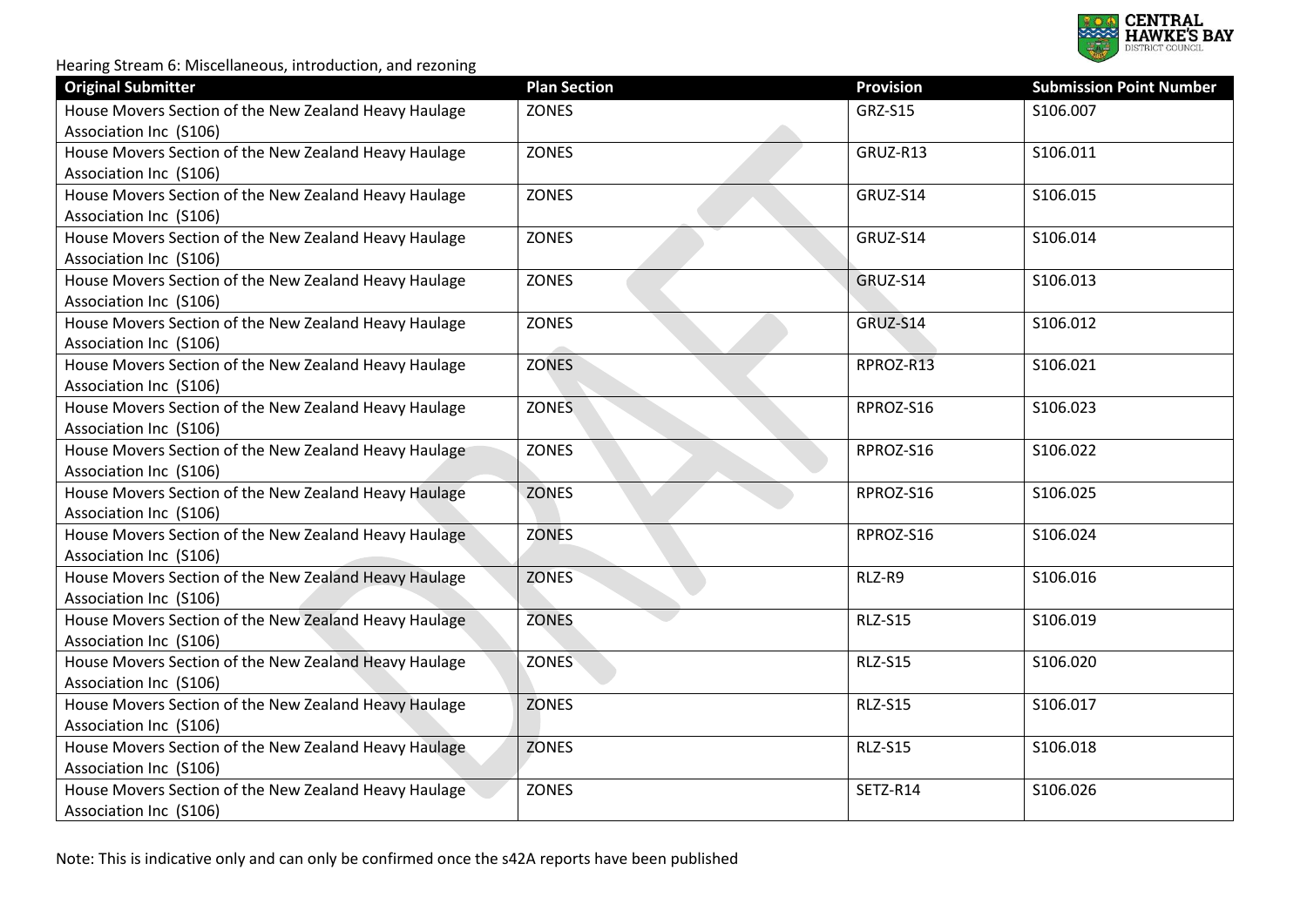

| <b>Original Submitter</b>                             | <b>Plan Section</b>        | <b>Provision</b> | <b>Submission Point Number</b> |
|-------------------------------------------------------|----------------------------|------------------|--------------------------------|
| House Movers Section of the New Zealand Heavy Haulage | <b>ZONES</b>               | <b>SETZ-S15</b>  | S106.030                       |
| Association Inc (S106)                                |                            |                  |                                |
| House Movers Section of the New Zealand Heavy Haulage | ZONES                      | SETZ-S15         | S106.027                       |
| Association Inc (S106)                                |                            |                  |                                |
| House Movers Section of the New Zealand Heavy Haulage | <b>ZONES</b>               | SETZ-S15         | S106.029                       |
| Association Inc (S106)                                |                            |                  |                                |
| House Movers Section of the New Zealand Heavy Haulage | ZONES                      | SETZ-S15         | S106.028                       |
| Association Inc (S106)                                |                            |                  |                                |
| House Movers Section of the New Zealand Heavy Haulage | ZONES                      | COMZ-R7          | S106.031                       |
| Association Inc (S106)                                |                            |                  |                                |
| House Movers Section of the New Zealand Heavy Haulage | <b>ZONES</b>               | COMZ-S11         | S106.032                       |
| Association Inc (S106)                                |                            |                  |                                |
| House Movers Section of the New Zealand Heavy Haulage | <b>ZONES</b>               | COMZ-S11         | S106.033                       |
| Association Inc (S106)                                |                            |                  |                                |
| House Movers Section of the New Zealand Heavy Haulage | <b>ZONES</b>               | COMZ-S11         | S106.034                       |
| Association Inc (S106)                                |                            |                  |                                |
| House Movers Section of the New Zealand Heavy Haulage | <b>ZONES</b>               | COMZ-S11         | S106.035                       |
| Association Inc (S106)                                |                            |                  |                                |
| House Movers Section of the New Zealand Heavy Haulage | <b>ZONES</b>               | GIZ-R9           | S106.036                       |
| Association Inc (S106)                                |                            |                  |                                |
| House Movers Section of the New Zealand Heavy Haulage | <b>ZONES</b>               | GIZ-S10          | S106.040                       |
| Association Inc (S106)                                |                            |                  |                                |
| House Movers Section of the New Zealand Heavy Haulage | <b>ZONES</b>               | GIZ-S10          | S106.039                       |
| Association Inc (S106)                                |                            |                  |                                |
| House Movers Section of the New Zealand Heavy Haulage | <b>ZONES</b>               | GIZ-S10          | S106.037                       |
| Association Inc (S106)                                |                            |                  |                                |
| House Movers Section of the New Zealand Heavy Haulage | <b>ZONES</b>               | GIZ-S10          | S106.038                       |
| Association Inc (S106)                                |                            |                  |                                |
| IA & PD Waldrom (S6)                                  | NATURAL ENVIRONMENT VALUES | ECO-SCHED5       | S6.001                         |
| James Bridge (S105)                                   | <b>APPENDICES AND MAPS</b> | <b>MAPS</b>      | S105.024                       |
| James Bridge (S105)                                   | <b>APPENDICES AND MAPS</b> | <b>MAPS</b>      | S105.026                       |
| James Bridge (S105)                                   | <b>ZONES</b>               | LLRZ-Large Lot   | S105.025                       |
|                                                       |                            | Residential Zone |                                |
|                                                       |                            | (Coastal)        |                                |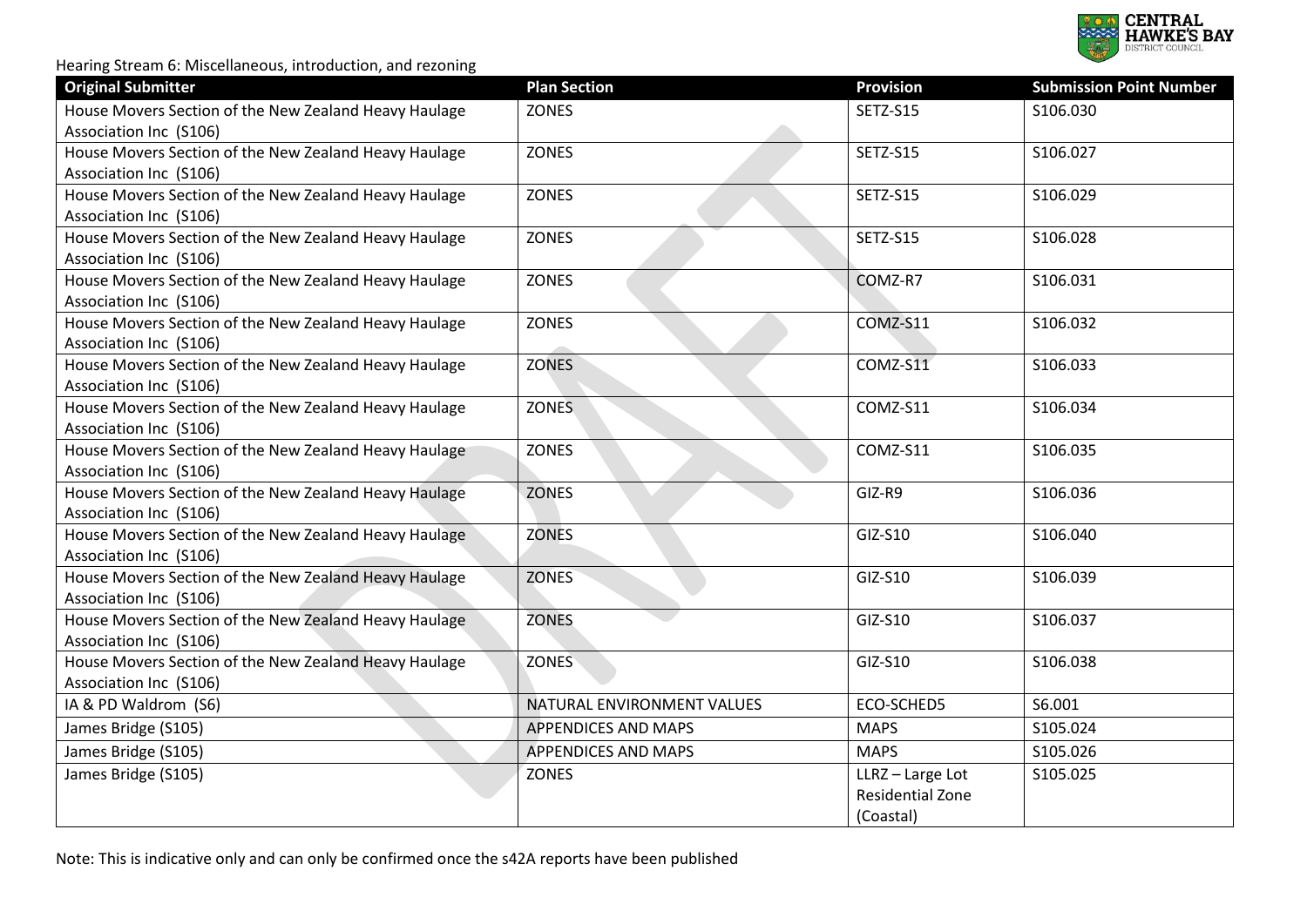

| <b>Original Submitter</b>                              | <b>Plan Section</b>        | <b>Provision</b>                                   | <b>Submission Point Number</b> |
|--------------------------------------------------------|----------------------------|----------------------------------------------------|--------------------------------|
| Jane Davidson (S16)                                    | <b>APPENDICES AND MAPS</b> | <b>MAPS</b>                                        | S16.001                        |
| Joanne & Kenneth Scholfield (S60)                      | <b>APPENDICES AND MAPS</b> | <b>MAPS</b>                                        | S60.001                        |
| Joanne & Kenneth Scholfield (S60)                      | APPENDICES AND MAPS        | <b>MAPS</b>                                        | S60.002                        |
| Kairakau Lands Trust (S84)                             | <b>APPENDICES AND MAPS</b> | <b>MAPS</b>                                        | S84.016                        |
| Karl Tipene (S59)                                      | NATURAL ENVIRONMENT VALUES | ECO-SCHED5                                         | S59.002                        |
| Karl Tipene (S59)                                      | APPENDICES AND MAPS        | <b>MAPS</b>                                        | S59.001                        |
| Kāinga Ora - Homes and Communities (Kainga Ora) (S129) | <b>APPENDICES AND MAPS</b> | <b>MAPS</b>                                        | S129.236                       |
| Kāinga Ora - Homes and Communities (Kainga Ora) (S129) | <b>INTERPRETATION</b>      | <b>INTERNAL BOUNDARY</b><br>(Definition)           | S129.003                       |
| Kāinga Ora - Homes and Communities (Kainga Ora) (S129) | <b>INTERPRETATION</b>      | <b>LANDSCAPING</b><br>(Definition)                 | S129.004                       |
| Kāinga Ora - Homes and Communities (Kainga Ora) (S129) | <b>ZONES</b>               | GRZ-R9                                             | S129.167                       |
| Kāinga Ora - Homes and Communities (Kainga Ora) (S129) | <b>ZONES</b>               | <b>GRZ-S15</b>                                     | S129.185                       |
| Kāinga Ora - Homes and Communities (Kainga Ora) (S129) | <b>ZONES</b>               | COMZ-R7                                            | S129.211                       |
| Kāinga Ora - Homes and Communities (Kainga Ora) (S129) | <b>ZONES</b>               | COMZ-S11                                           | S129.229                       |
| Lance de Malmanche (S40)                               | NATURAL ENVIRONMENT VALUES | ECO-SCHED5                                         | S40.001                        |
| Livingston Properties Limited (S127)                   | <b>APPENDICES AND MAPS</b> | <b>MAPS</b>                                        | S127.002                       |
| Livingston Properties Limited (S127)                   | <b>STRATEGIC DIRECTION</b> | Figure 3                                           | S127.001                       |
| Mark and Lucy Lowry (S35)                              | NATURAL ENVIRONMENT VALUES | ECO-SCHED5                                         | S35.001                        |
| Matthew von Dadelszen (S96)                            | NATURAL ENVIRONMENT VALUES | ECO - Ecosystems and                               | S96.001                        |
|                                                        |                            | Indigenous<br>Biodiversity                         |                                |
| Ministry of Education (S73)                            | <b>INTERPRETATION</b>      | <b>COMMUNITY FACILITY</b><br>(Definition)          | S73.001                        |
| Ministry of Education (S73)                            | <b>INTERPRETATION</b>      | <b>DAY CARE FACILITY</b><br>(Definition)           | S73.002                        |
| Ministry of Education (S73)                            | <b>INTERPRETATION</b>      | <b>EDUCATIONAL</b><br><b>FACILITY (Definition)</b> | S73.003                        |
| Ministry of Education (S73)                            | <b>INTERPRETATION</b>      | <b>HABITABLE ROOM</b><br>(Definition)              | S73.004                        |
| Mountain View Farms (S19)                              | General                    | [General]                                          | S19.001                        |
| N. M. Riddell Family Trust Farm (S51)                  | APPENDICES AND MAPS        | <b>MAPS</b>                                        | S51.001                        |
| New Zealand Motor Caravan Association (S101)           | General                    | [General]                                          | S101.008                       |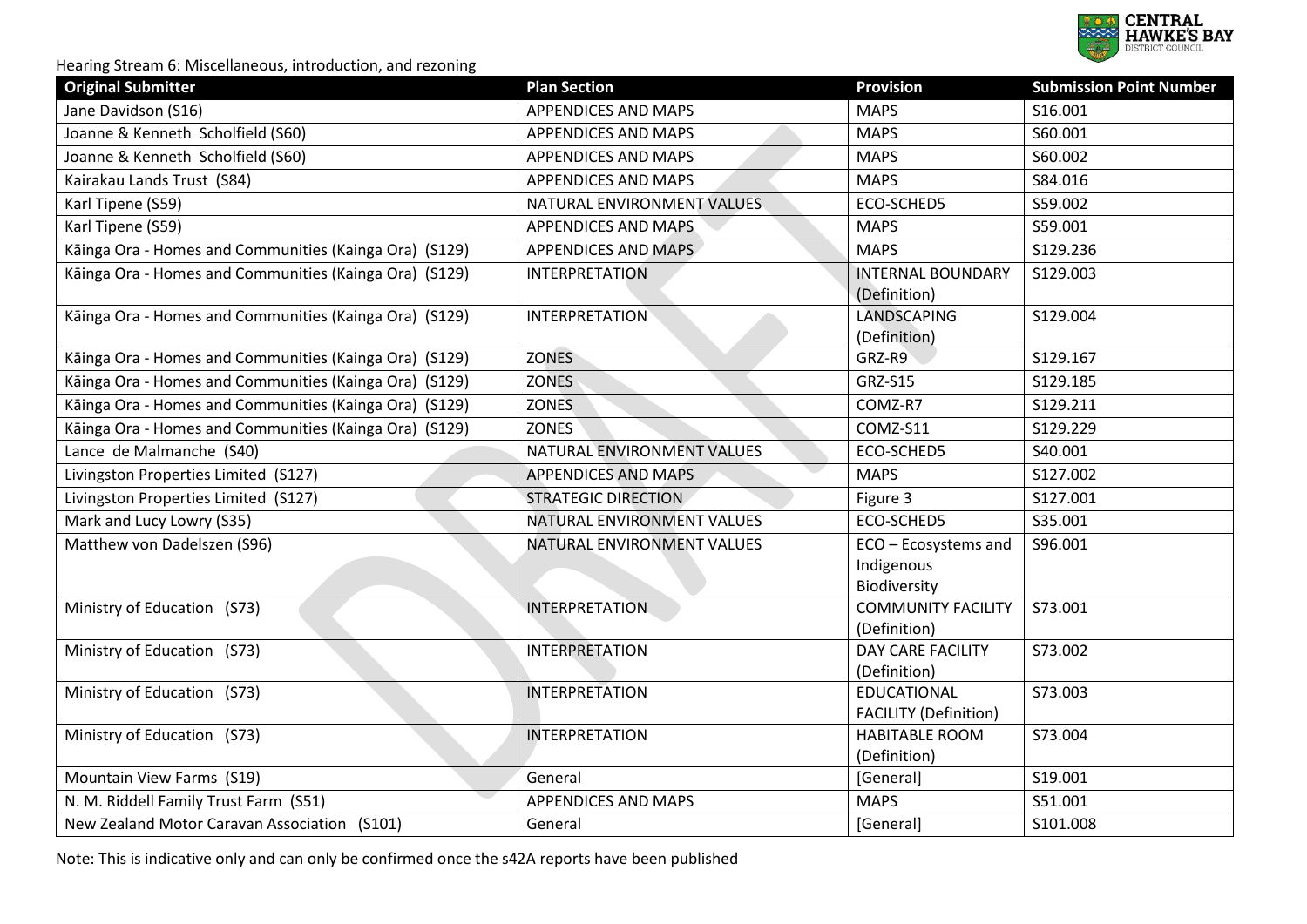

| <b>Original Submitter</b>                                  | <b>Plan Section</b>            | <b>Provision</b>             | <b>Submission Point Number</b> |
|------------------------------------------------------------|--------------------------------|------------------------------|--------------------------------|
| New Zealand Motor Caravan Association (S101)               | <b>INTERPRETATION</b>          | <b>BUILDING (Definition)</b> | S101.009                       |
| New Zealand Motor Caravan Association (S101)               | <b>ZONES</b>                   | RLZ-RXX (new rule)           | S101.004                       |
| Ngā hapū me ngā marae o Tamatea (Nga hapu me nga marae o   | General                        | [General]                    | S125.074                       |
| Tamatea) (S125)                                            |                                |                              |                                |
| Pairatahi Holdings Ltd (S92)                               | <b>APPENDICES AND MAPS</b>     | <b>MAPS</b>                  | S92.001                        |
| Paul Robottom (S68)                                        | NATURAL ENVIRONMENT VALUES     | ECO-SCHED5                   | S68.001                        |
| Peter Watson (S67)                                         | <b>STRATEGIC DIRECTION</b>     | UFD - Urban Form and         | S67.001                        |
|                                                            |                                | Development                  |                                |
| Powerco Limited (S56)                                      | <b>APPENDICES AND MAPS</b>     | <b>MAPS</b>                  | S56.030                        |
| Robbie & Dave Christiansen (S87)                           | General                        | [General]                    | S87.006                        |
| Robert Malcolm (S93)                                       | <b>APPENDICES AND MAPS</b>     | <b>MAPS</b>                  | S93.001                        |
| Rodney Bremer (S61)                                        | NATURAL ENVIRONMENT VALUES     | ECO-SCHED5                   | S61.001                        |
| Roundaway Station Ltd, Oueroa Station Ltd, Ngahuia Station | NATURAL ENVIRONMENT VALUES     | ECO-SCHED5                   | S86.001                        |
| Ltd, & High Borrans Farm Ltd (S86)                         |                                |                              |                                |
| Sam Bradley (S53)                                          | NATURAL ENVIRONMENT VALUES     | ECO-SCHED5                   | S53.001                        |
| Samuel Bradley (S108)                                      | NATURAL ENVIRONMENT VALUES     | ECO-SCHED5                   | S108.001                       |
| Sandra Phillips (S34)                                      | NATURAL ENVIRONMENT VALUES     | ECO-SCHED5                   | S34.001                        |
| Sandy Hill Farms Limited (S103)                            | <b>APPENDICES AND MAPS</b>     | <b>MAPS</b>                  | S103.002                       |
| Sandy Hill Farms Limited (S103)                            | <b>APPENDICES AND MAPS</b>     | <b>MAPS</b>                  | S103.003                       |
| Scott Hunter (S21)                                         | NATURAL ENVIRONMENT VALUES     | ECO-SCHED5                   | S21.001                        |
| Senlac Station Ltd (S32)                                   | NATURAL ENVIRONMENT VALUES     | ECO-SCHED5                   | S32.001                        |
| Shane Bayley (S8)                                          | General                        | [General]                    | S8.001                         |
| Spark New Zealand Trading Limited (S118)                   | <b>HOW THE PLAN WORKS</b>      | <b>Statutory Context</b>     | S118.001                       |
| Spark New Zealand Trading Limited (S118)                   | <b>HOW THE PLAN WORKS</b>      | General Approach             | S118.002                       |
| Spark New Zealand Trading Limited (S118)                   | <b>INTERPRETATION</b>          | <b>HEIGHT</b> (Definition)   | S118.007                       |
| Spark New Zealand Trading Limited (S118)                   | <b>INTERPRETATION</b>          | <b>SERVICE (Definition)</b>  | S118.018                       |
| Spark New Zealand Trading Limited (S118)                   | <b>INTERPRETATION</b>          | <b>STRUCTURE</b>             | S118.020                       |
|                                                            |                                | (Definition)                 |                                |
| Spark New Zealand Trading Limited (S118)                   | NATIONAL DIRECTION INSTRUMENTS | National                     | S118.024                       |
|                                                            |                                | Environmental                |                                |
|                                                            |                                | Standards                    |                                |
| Surveying the Bay Ltd (S94)                                | <b>APPENDICES AND MAPS</b>     | <b>MAPS</b>                  | S94.002                        |
| Surveying the Bay Ltd (S94)                                | <b>APPENDICES AND MAPS</b>     | <b>MAPS</b>                  | S94.001                        |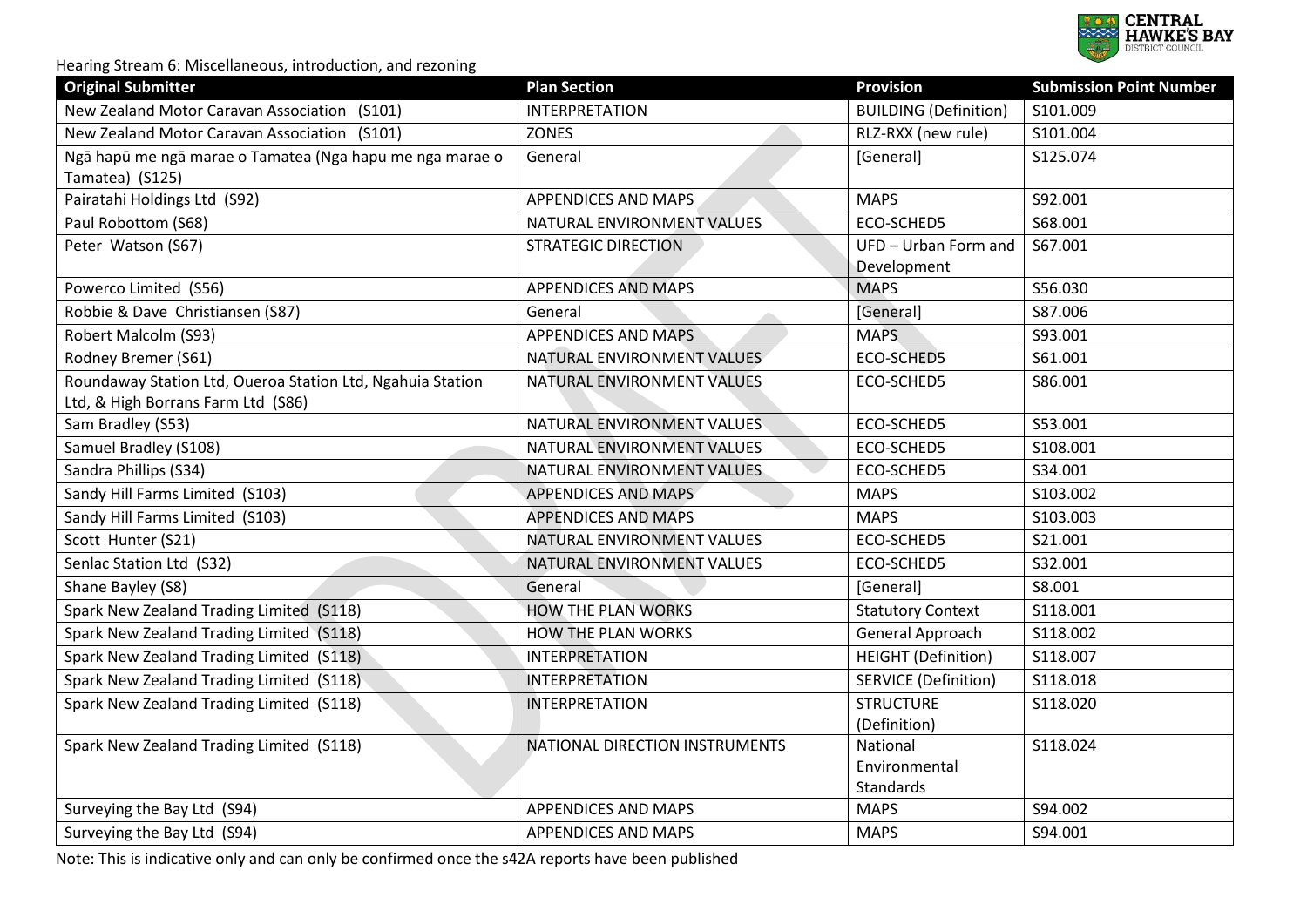

| <b>Original Submitter</b>                              | <b>Plan Section</b>            | <b>Provision</b>             | <b>Submission Point Number</b> |
|--------------------------------------------------------|--------------------------------|------------------------------|--------------------------------|
| Te Mata Mushrooms Land Company Limited (S102)          | <b>APPENDICES AND MAPS</b>     | <b>MAPS</b>                  | S102.003                       |
| Te Mata Mushrooms Land Company Limited (S102)          | <b>ZONES</b>                   | RPROZ-O2                     | S102.061                       |
| Te Mata Mushrooms Land Company Limited (S102)          | <b>ZONES</b>                   | RPROZ-P9                     | S102.073                       |
| Te Mata Mushrooms Land Company Limited (S102)          | <b>ZONES</b>                   | RPROZ-RXX (new rule)         | S102.085                       |
| Te Mata Mushrooms Land Company Limited (S102)          | <b>APPENDICES AND MAPS</b>     | <b>MAPS</b>                  | S102.004                       |
| Te Mata Mushrooms Land Company Limited (S102)          | <b>APPENDICES AND MAPS</b>     | <b>MAPS</b>                  | S102.001                       |
| The C&H Hardy Family Trust and Lime Terrace Farm (S52) | <b>APPENDICES AND MAPS</b>     | <b>MAPS</b>                  | S52.001                        |
| The Surveying Company (HB) Ltd (S50)                   | NATURAL ENVIRONMENT VALUES     | <b>ECO-SCHED5</b>            | S50.004                        |
| The Surveying Company (HB) Ltd (S50)                   | <b>APPENDICES AND MAPS</b>     | <b>MAPS</b>                  | S50.027                        |
| The Surveying Company (HB) Ltd (S50)                   | <b>APPENDICES AND MAPS</b>     | <b>MAPS</b>                  | S50.023                        |
| The Surveying Company (HB) Ltd (S50)                   | <b>APPENDICES AND MAPS</b>     | <b>MAPS</b>                  | S50.024                        |
| The Surveying Company (HB) Ltd (S50)                   | <b>APPENDICES AND MAPS</b>     | <b>MAPS</b>                  | S50.018                        |
| The Surveying Company (HB) Ltd (S50)                   | <b>APPENDICES AND MAPS</b>     | <b>MAPS</b>                  | S50.019                        |
| The Surveying Company (HB) Ltd (S50)                   | <b>APPENDICES AND MAPS</b>     | <b>MAPS</b>                  | S50.020                        |
| The Surveying Company (HB) Ltd (S50)                   | <b>APPENDICES AND MAPS</b>     | <b>MAPS</b>                  | S50.005                        |
| The Surveying Company (HB) Ltd (S50)                   | <b>APPENDICES AND MAPS</b>     | <b>MAPS</b>                  | S50.022                        |
| The Surveying Company (HB) Ltd (S50)                   | <b>APPENDICES AND MAPS</b>     | <b>MAPS</b>                  | S50.021                        |
| The Surveying Company (HB) Ltd (S50)                   | <b>APPENDICES AND MAPS</b>     | <b>MAPS</b>                  | S50.026                        |
| The Surveying Company (HB) Ltd (S50)                   | <b>APPENDICES AND MAPS</b>     | <b>MAPS</b>                  | S50.025                        |
| The Surveying Company (HB) Ltd (S50)                   | <b>APPENDICES AND MAPS</b>     | <b>MAPS</b>                  | S50.006                        |
| The Surveying Company (HB) Ltd (S50)                   | <b>APPENDICES AND MAPS</b>     | <b>MAPS</b>                  | S50.028                        |
| Tony Robson (S46)                                      | <b>ZONES</b>                   | RLZ - Rural Lifestyle        | S46.001                        |
|                                                        |                                | Zone                         |                                |
| Transpower New Zealand Ltd (S79)                       | <b>INTERPRETATION</b>          | <b>BUILDING (Definition)</b> | S79.002                        |
| Transpower New Zealand Ltd (S79)                       | NATIONAL DIRECTION INSTRUMENTS | [General]                    | S79.015                        |
| Tylee Land Co & Terawini Land Co (S7)                  | NATURAL ENVIRONMENT VALUES     | ECO-SCHED5                   | S7.001                         |
| Vodafone New Zealand Limited (S119)                    | <b>HOW THE PLAN WORKS</b>      | <b>Statutory Context</b>     | S119.001                       |
| Vodafone New Zealand Limited (S119)                    | <b>HOW THE PLAN WORKS</b>      | General Approach             | S119.002                       |
| Vodafone New Zealand Limited (S119)                    | <b>INTERPRETATION</b>          | <b>HEIGHT</b> (Definition)   | S119.007                       |
| Vodafone New Zealand Limited (S119)                    | <b>INTERPRETATION</b>          | <b>SERVICE (Definition)</b>  | S119.018                       |
| Vodafone New Zealand Limited (S119)                    | <b>INTERPRETATION</b>          | <b>STRUCTURE</b>             | S119.020                       |
|                                                        |                                | (Definition)                 |                                |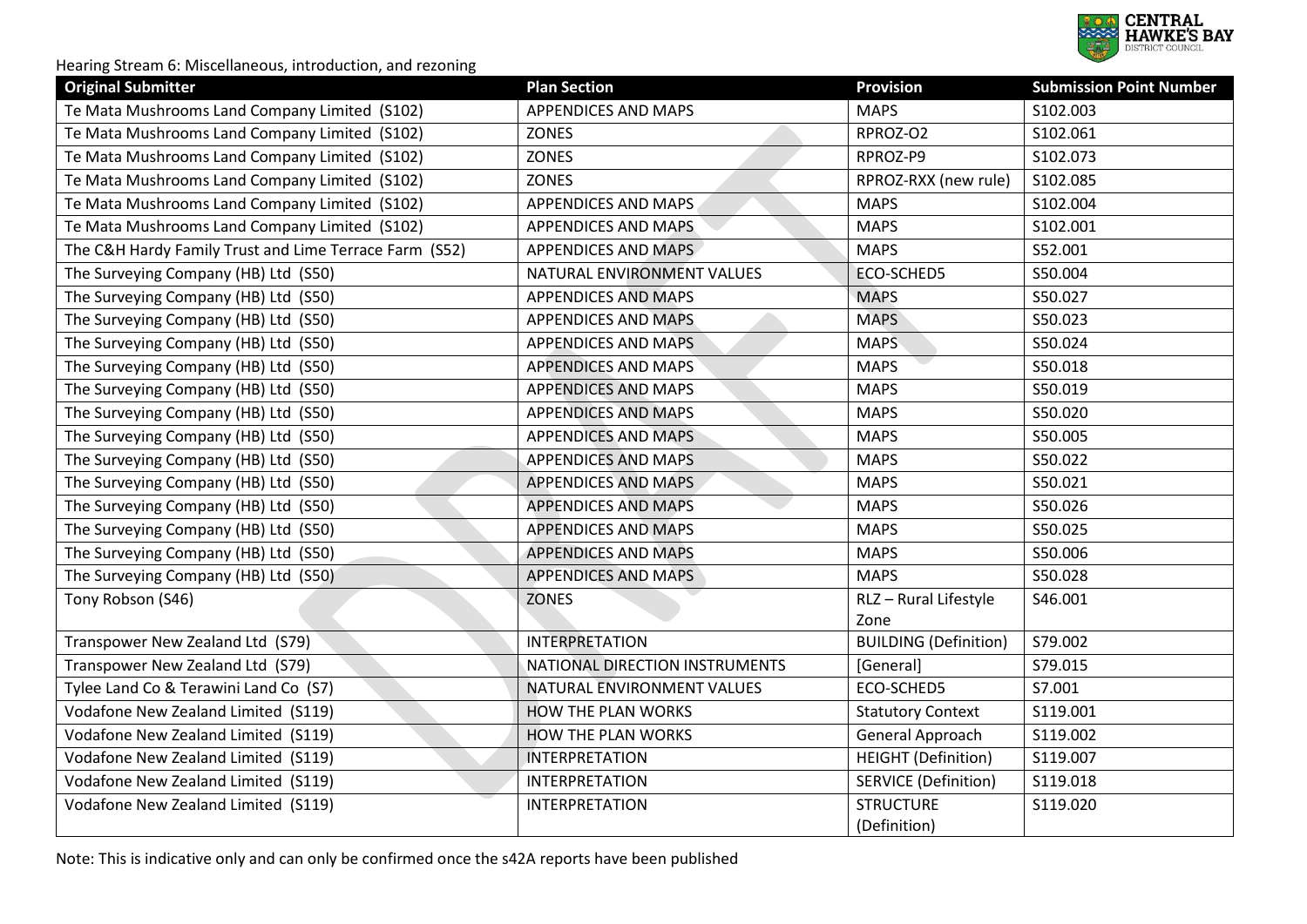

| <b>Original Submitter</b>            | <b>Plan Section</b>            | <b>Provision</b> | <b>Submission Point Number</b> |
|--------------------------------------|--------------------------------|------------------|--------------------------------|
| Vodafone New Zealand Limited (S119)  | NATIONAL DIRECTION INSTRUMENTS | National         | S119.024                       |
|                                      |                                | Environmental    |                                |
|                                      |                                | Standards        |                                |
| Wade Stoddart (S49)                  | APPENDICES AND MAPS            | <b>MAPS</b>      | S49.001                        |
| Waipukurau Jockey Club inc. (S62)    | <b>ZONES</b>                   | [General]        | S62.001                        |
| Waipuna NZ Ltd (S111)                | <b>APPENDICES AND MAPS</b>     | <b>MAPS</b>      | S111.001                       |
| Waipuna NZ Ltd (S95)                 | APPENDICES AND MAPS            | <b>MAPS</b>      | S95.001                        |
| Woolworths New Zealand Limited (S66) | General                        | [General]        | S66.001                        |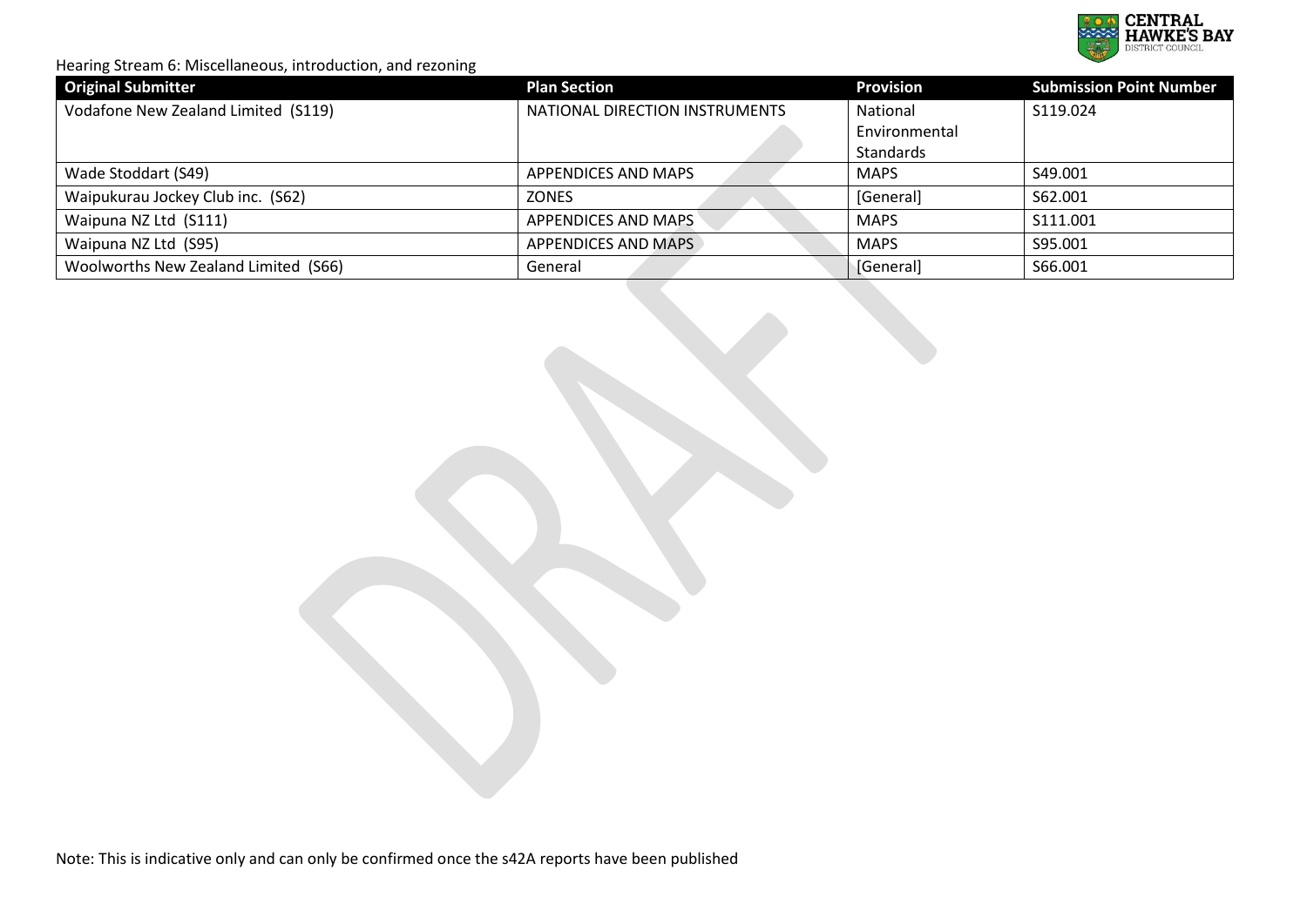

| <b>Further submitter</b>                                                      | <b>Plan section</b>            | <b>Provision</b>                                                              |
|-------------------------------------------------------------------------------|--------------------------------|-------------------------------------------------------------------------------|
| FS2 - Jill Fraser                                                             | <b>APPENDICES AND MAPS</b>     | <b>MAPS</b>                                                                   |
| FS2 - Jill Fraser                                                             | APPENDICES AND MAPS            | <b>MAPS</b>                                                                   |
| FS3 - First Gas Limited                                                       | <b>INTERPRETATION</b>          | <b>GAS TRANSMISSION NETWORK (Definition)</b>                                  |
| FS5 - Ngā hapū me ngā marae o Tamatea                                         | NATURAL ENVIRONMENT VALUES     | ECO-SCHED5                                                                    |
| FS7 - Heritage New Zealand Pouhere Taonga                                     | <b>INTERPRETATION</b>          | <b>BUILDING (Definition)</b>                                                  |
| FS8 - Silver Fern Farms Limited                                               | <b>ZONES</b>                   | RPROZ-P9                                                                      |
| FS8 - Silver Fern Farms Limited                                               | <b>ZONES</b>                   | RPROZ-O2                                                                      |
| FS8 - Silver Fern Farms Limited                                               | <b>ZONES</b>                   | RPROZ-RXX (new rule)                                                          |
| FS8 - Silver Fern Farms Limited                                               | <b>APPENDICES AND MAPS</b>     | <b>MAPS</b>                                                                   |
| FS9 - Royal Forest and Bird Protection Society of New Zealand<br>Incorporated | <b>INTERPRETATION</b>          | <b>GAS TRANSMISSION NETWORK (Definition)</b>                                  |
| FS9 - Royal Forest and Bird Protection Society of New Zealand<br>Incorporated | <b>HOW THE PLAN WORKS</b>      | <b>Statutory Context</b>                                                      |
| FS9 - Royal Forest and Bird Protection Society of New Zealand<br>Incorporated | HOW THE PLAN WORKS             | General Approach                                                              |
| FS9 - Royal Forest and Bird Protection Society of New Zealand<br>Incorporated | <b>INTERPRETATION</b>          | <b>HEIGHT</b> (Definition)                                                    |
| FS9 - Royal Forest and Bird Protection Society of New Zealand<br>Incorporated | NATIONAL DIRECTION INSTRUMENTS | National Policy Statements and New Zealand<br><b>Coastal Policy Statement</b> |
| FS9 - Royal Forest and Bird Protection Society of New Zealand<br>Incorporated | <b>INTERPRETATION</b>          | <b>STRUCTURE (Definition)</b>                                                 |
| FS9 - Royal Forest and Bird Protection Society of New Zealand<br>Incorporated | <b>INTERPRETATION</b>          | <b>SERVICE (Definition)</b>                                                   |
| FS9 - Royal Forest and Bird Protection Society of New Zealand<br>Incorporated | NATIONAL DIRECTION INSTRUMENTS | <b>National Environmental Standards</b>                                       |
| FS9 - Royal Forest and Bird Protection Society of New Zealand<br>Incorporated | <b>APPENDICES AND MAPS</b>     | <b>MAPS</b>                                                                   |
| FS17 - Horticulture New Zealand                                               | <b>APPENDICES AND MAPS</b>     | <b>MAPS</b>                                                                   |
| FS17 - Horticulture New Zealand                                               | <b>ZONES</b>                   | RPROZ-O2                                                                      |
| FS17 - Horticulture New Zealand                                               | <b>INTERPRETATION</b>          | <b>COMMUNITY FACILITY (Definition)</b>                                        |
| FS17 - Horticulture New Zealand                                               | <b>ZONES</b>                   | [General]                                                                     |
| FS18 - Transpower New Zealand Limited                                         | HOW THE PLAN WORKS             | General Approach                                                              |
| FS23 - Kāinga Ora - Homes and Communities                                     | <b>SUBDIVISION</b>             | SUB-R1                                                                        |